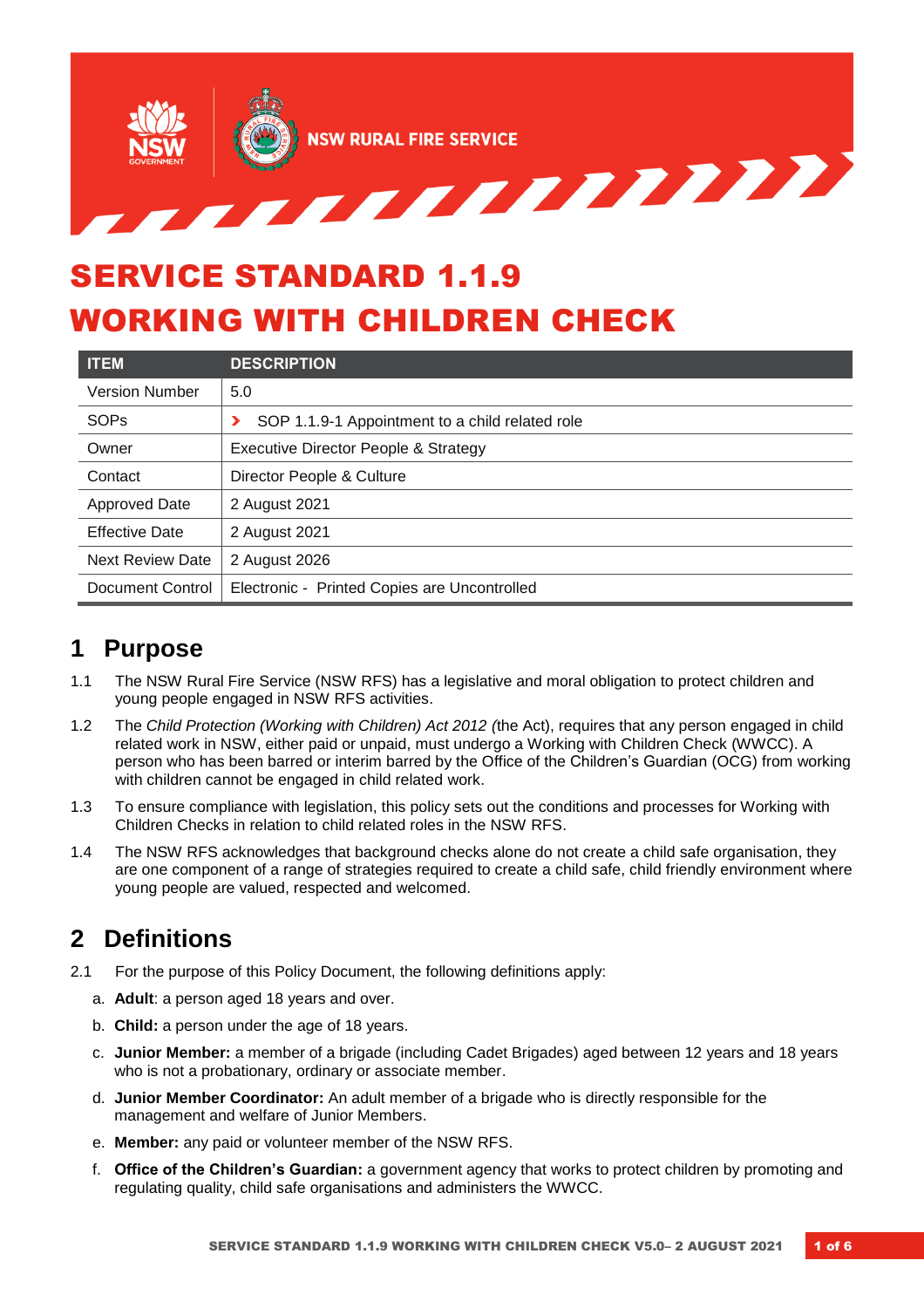- g. **Secondary School Cadet Program:** a specific NSW RFS program delivered by members to school students over a number of sessions.
- h. **Working with Children Check (WWCC):** a screening process and a legal requirement for all paid and unpaid child related roles which are not subject to the exemptions specified in the *Child Protection (Working with Children) Regulation 2013*.
- i. **WWCC number:** a number supplied to applicants if they have received a clearance following a WWCC.
- j. **Verification:** a process undertaken by the NSW RFS to verify the status of a volunteer or paid worker's WWCC to ensure they have a clearance.

## **3 Policy**

- 3.1 All NSW RFS members who undertake any of the following child related roles are required to supply a WWCC number to the NSW RFS, unless they fall under an exemption outlined in section 3.7. In general, these are roles that have direct responsibility for the training and supervision of Junior Members (including Cadet Brigades) or participants in the Secondary School Cadet Program.
	- a. Junior Member Coordinators.
	- b. Secondary School Cadet Program Coordinators (only if delivering face to face training see exemptions).
	- c. Secondary School Cadet Program Trainers.
	- d. Supervisors, Team Managers, Coaches and supervising parents of groups attending overnight camps such as State Championships or exercises which require overnight stays, where one or more member of the group is under 18 years of age.
	- e. All adult members of Cadet Brigades.
	- f. Other roles may be deemed child related by the Executive Director, People and Strategy.
- 3.2 A member must not undertake a child related role until their WWCC number has been verified and recorded on their membership record.
- 3.3 A member who refuses or fails to supply a WWCC number when requested must not undertake any child related roles.
- 3.4 If the NSW RFS is notified by the Children's Guardian of a bar or interim bar against a member, that person will be immediately removed from any child related roles they hold, and the matter referred to the Professional Standards Unit.
- 3.5 The WWCC requirement for child related roles is in addition to, not a replacement for, the criminal history checks conducted by the NSW RFS for all new, transferring, and dual membership applications.
- 3.6 The NSW RFS cannot legally request any member to supply a WWCC number who is:
	- a. not engaged in a child related role as defined in this Service Standard, or
	- b. subject to the exemptions specified in the Child Protection (Working with Children) Regulation 2013 and outlined in this policy.
	- c. Non required WWCC numbers submitted to the NSW RFS will not be validated.

### **WWCC Exemptions**

- 3.7 There are some exemptions from the WWCC under Part 4, Clause 20 of the *Child Protection (Working with Children) Regulation 2013.* The NSW RFS does not require members to supply a WWCC if they:
	- a. are under the age of 18;
	- b. are a parent or close relative volunteering in an activity that involves their own child. Note that this exemption only applies whilst the member's own child is a regular participant in the program or activity and the exemption does not apply to parents attending overnight camps for children;
	- c. only deliver presentations, training, or community engagement in schools and other child related settings which are one-off visits and there is at least one other adult present at all times;
	- d. only coordinate or administer the Secondary School Cadet Program but do not provide face to face instruction; or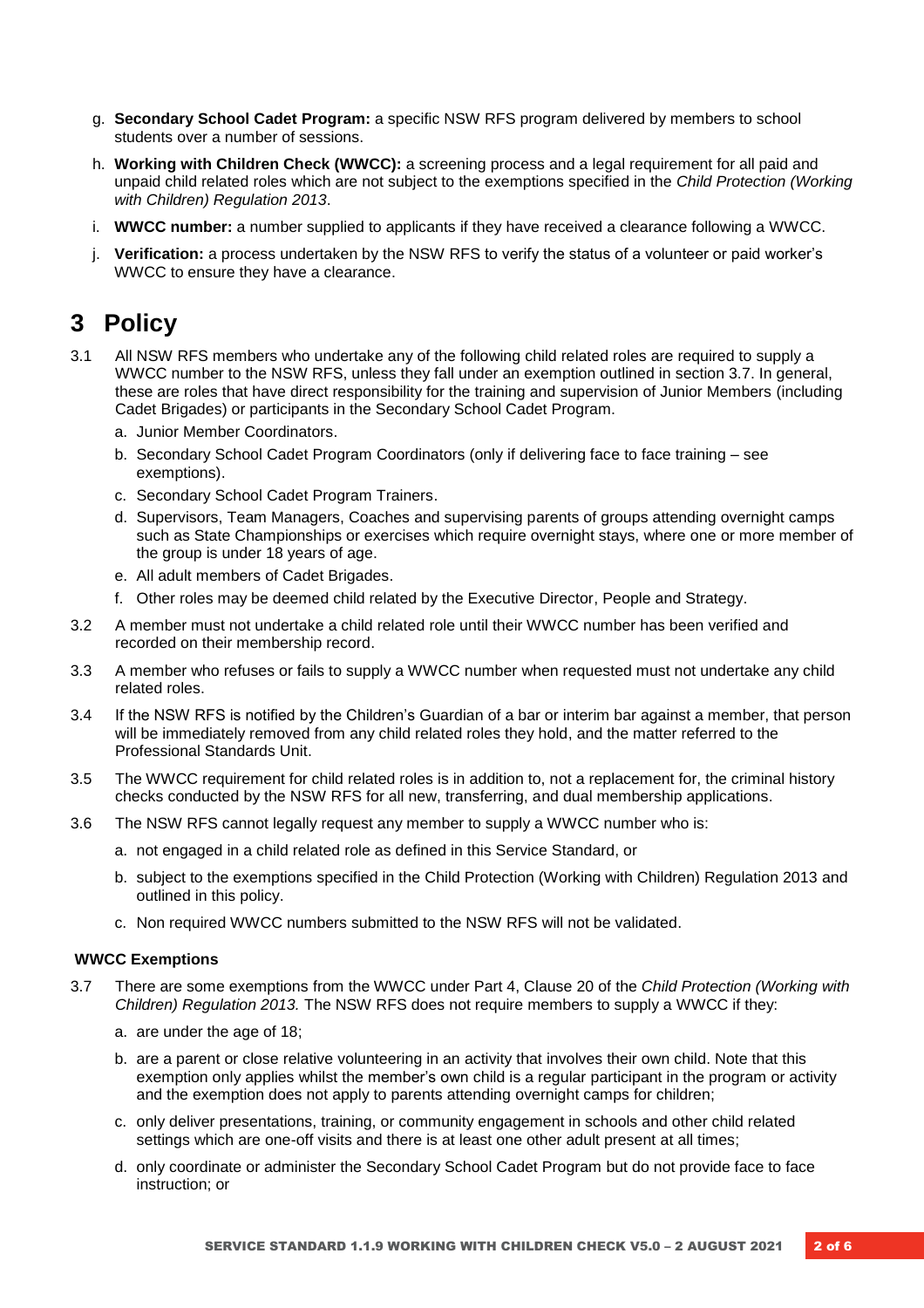- e. only work with, supervise, or train Ordinary/Probationary/Associate members aged between 16 and 18 who are not classified as Junior Members – these members are considered co-workers for the purposes of the WWCC.
- f. are a co-worker of a child or a work placement supervisor of a child.
- 3.8 Members who provide services to other child related organisations in the course of their NSW RFS work (for example, schools or sporting clubs) may be asked by those organisations to supply a WWCC number despite being exempt under this Service Standard. In those cases, the member can choose to comply with the policy of the requesting organisation or withdraw from the activity.

#### **Responsibilities**

- 3.9 **NSW RFS Head Office** is responsible for:
	- a. administering the registration of NSW RFS as an employer with the Office of the Children's Guardian;
	- b. verifying the status of WWCC numbers supplied by members, and
	- c. updating the member's record with the WWCC number and expiry date.
- 3.12 **District Managers** (or their authorised delegate) are responsible for:
	- a. ensuring that members in their District have supplied their WWCC number to the NSW RFS Head Office to be recorded on their membership record prior to commencing in a child related role; and
	- b. overall monitoring of child related roles and WWCC compliance within their District.
- 3.13 **Professional Standards Unit** is responsible for coordinating reporting requirements to the NSW Ombudsman and the Office of the Children's Guardian in relation to any allegations regarding reportable conduct
- 3.14 **Brigade Captains** are responsible for ensuring that members appointed to a child related role within their brigade provide a WWCC number to RFS Head Office to be recorded on their membership record
- 3.15 **Members** appointed to child related roles are responsible for:
	- a. applying for and renewing their own WWCC; and
	- b. notifying the Office of the Children's Guardian of any changes to their contact details, including name or address changes, within 3 months.

### **4 Related documents and links**

- **›** [Brigade Management Handbook](https://www.myrfs.nsw.gov.au/DesktopModules/Bring2mind/DMX/Download.aspx?EntryId=27586&PortalId=0&DownloadMethod=attachment)
- **›** *[Child Protection \(Working with Children\) Act 2012](https://www.legislation.nsw.gov.au/acts/2012-51.pdf)*
- **›** [Child Protection \(Working with Children\) Regulation 2013](https://www.legislation.nsw.gov.au/inforce/8dfc7213-b8a8-eb5e-cd03-bc106883e742/2013-156.pdf)
- **›** [NSW Office of the Children's Guardian](http://www.kidsguardian.nsw.gov.au/)
- **›** [Ombudsman Act 1974](https://www.legislation.nsw.gov.au/#/view/act/1974/68)
- **›** [Principles for Child Safe Organisations](https://www.kidsguardian.nsw.gov.au/ArticleDocuments/838/ChildSafePrinciples_web.pdf.aspx?Embed=Yx)
- **›** [Secondary School Cadet Program Manual](https://www.myrfs.nsw.gov.au/infoabout/membership/youthparticipationinthenswrfs/secondaryschoolcadetprogram.aspx)
- **›** Service Standard 1.1.33 Reporting and Investigating Allegations of a Child Protection Nature
- **›** [Service Standard 1.1.7 -](https://www.myrfs.nsw.gov.au/DesktopModules/Bring2mind/DMX/Download.aspx?EntryId=23233&PortalId=0&DownloadMethod=attachment) Code of Conduct and Ethics
- **›** [Service Standard 2.1.2 Brigade Constitution](https://www.myrfs.nsw.gov.au/DesktopModules/Bring2mind/DMX/Download.aspx?EntryId=15498&PortalId=0&DownloadMethod=attachment)
- **›** [Service Standard 2.1.5 Child and Youth Participation](https://www.myrfs.nsw.gov.au/DesktopModules/Bring2mind/DMX/Download.aspx?EntryId=15502&PortalId=0&DownloadMethod=attachment) in NSW RFS Activities
- **›** Service Standard 2.1.6 [Joining the RFS as a Volunteer Member](https://www.myrfs.nsw.gov.au/DesktopModules/Bring2mind/DMX/Download.aspx?EntryId=15503&PortalId=0&DownloadMethod=attachment)
- **›** Service Standard 2.1.8 [Criminal History and Disciplinary Record Checks for NSW RFS Volunteer](https://www.myrfs.nsw.gov.au/DesktopModules/Bring2mind/DMX/Download.aspx?EntryId=16121&PortalId=0&DownloadMethod=attachment)  **[Members](https://www.myrfs.nsw.gov.au/DesktopModules/Bring2mind/DMX/Download.aspx?EntryId=16121&PortalId=0&DownloadMethod=attachment)**
- **›** [Working with Children Check Application](https://www.service.nsw.gov.au/transaction/apply-working-children-check)
- **›** [Youth Participation Manual](https://www.myrfs.nsw.gov.au/InfoAbout/Membership/YouthParticipationintheNSWRFS/YouthParticipationManual.aspx)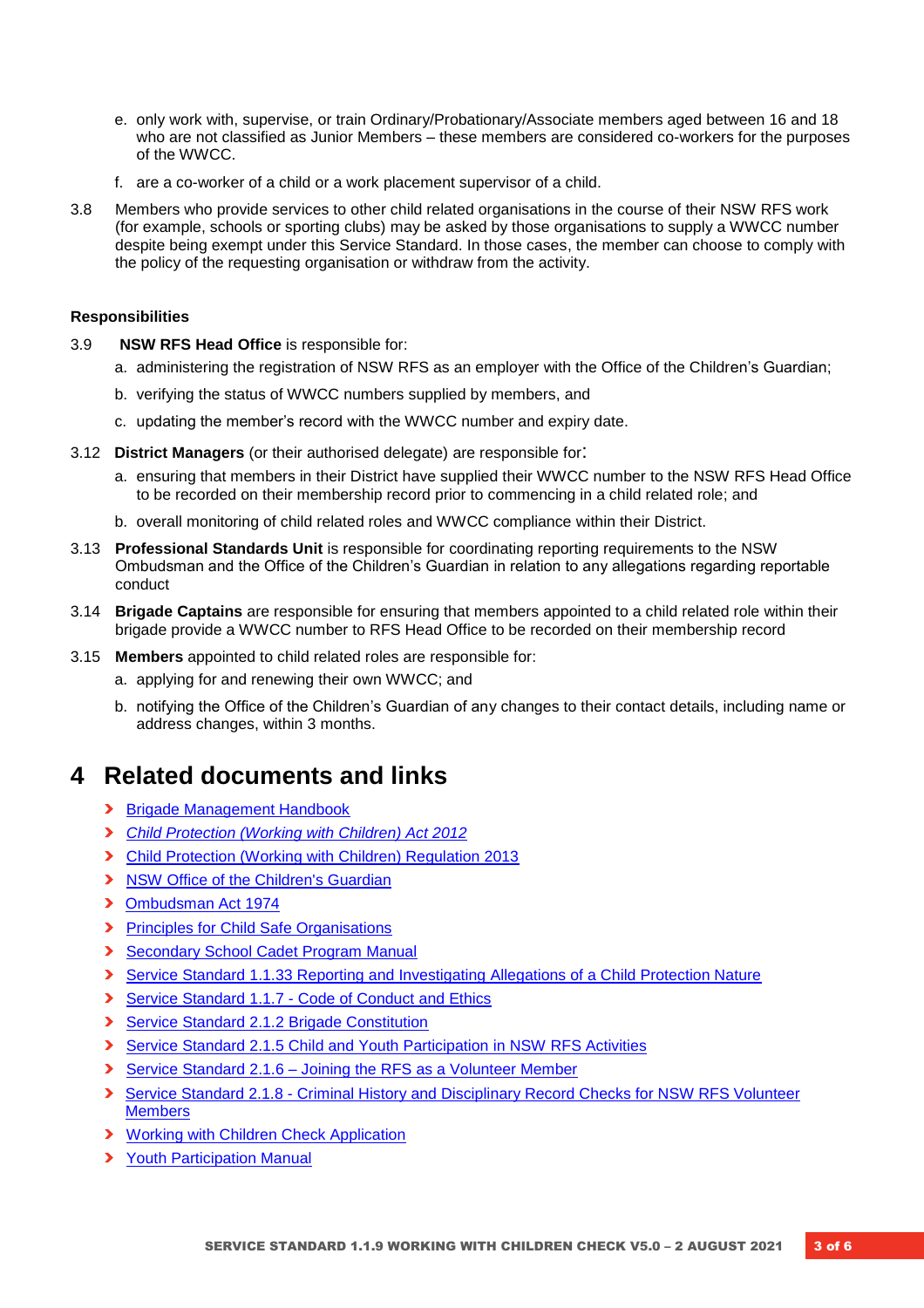## **5 Amendments**

| <b>AMENDMENT</b><br><b>DATE</b> | <b>VERSION</b><br><b>NO</b> | <b>DESCRIPTION</b>                                                                                                        |
|---------------------------------|-----------------------------|---------------------------------------------------------------------------------------------------------------------------|
|                                 | 1.0                         | > Initial release – titled Unsupervised Child-related Activities.                                                         |
| 15 October 2001                 | 1.1                         | Repealed and remade SS 1.1.9 v1.0<br>⋗                                                                                    |
|                                 |                             | Clauses 2.4.1, 2.7.2, 2.7.3, 2.7.8<br>⋗                                                                                   |
| 8 September 2003                | 1.2                         | Repealed and remade SS 1.1.9 v1.1                                                                                         |
|                                 |                             | Update role titles<br>⋗                                                                                                   |
|                                 |                             | Prohibited Person Declaration form<br>⋗                                                                                   |
| 23 September 2004               | 1.3                         | Repealed and remade SS 1.1.9 v1.2                                                                                         |
|                                 |                             | > Updated Prohibited Person Declaration form                                                                              |
| 29 March 2005                   | 1.4                         | Repealed and remade SS 1.1.9 v1.3                                                                                         |
|                                 |                             | > Updated Prohibited Person Declaration form                                                                              |
| 14 September 2005               | 2.0                         | Repealed and remade SS 1.1.9 v1.4                                                                                         |
|                                 |                             | Change of title to "Child-related Activities"<br>⋗                                                                        |
|                                 |                             | > Updated to new format and complete review                                                                               |
|                                 |                             | > Updated Prohibited Person Declaration form                                                                              |
|                                 |                             | > Consent to Obtain Personal Information form                                                                             |
|                                 |                             | > Working with Children Check Employment Screening Consent<br>form                                                        |
| 21 October 2005                 | 2.1                         | Repealed and remade SS 1.1.9 v2.0                                                                                         |
|                                 |                             | > Updated Prohibited Person Declaration form                                                                              |
| 8 June 2007                     | 3.0                         | Repealed and remade SS 1.1.9 v2.1                                                                                         |
|                                 |                             | > Updated to new format, minor review.                                                                                    |
| 22 September 2010               | 4.0                         | Repealed and remade SS 1.1.9 v3.0                                                                                         |
|                                 |                             | > Reviewed to reflect current Commission for Children and<br>Young People practices.                                      |
| 2 August 2021                   | 5.0                         | Repeals and remakes SS 1.1.9 v4.0                                                                                         |
|                                 |                             | > Change of title from "Child Related Activities" to "Working with<br>Children Check"                                     |
|                                 |                             | Reviewed to reflect changes to the Child Protection (Working<br>with Children) Act 2012 and NSW RFS Brigade Constitution. |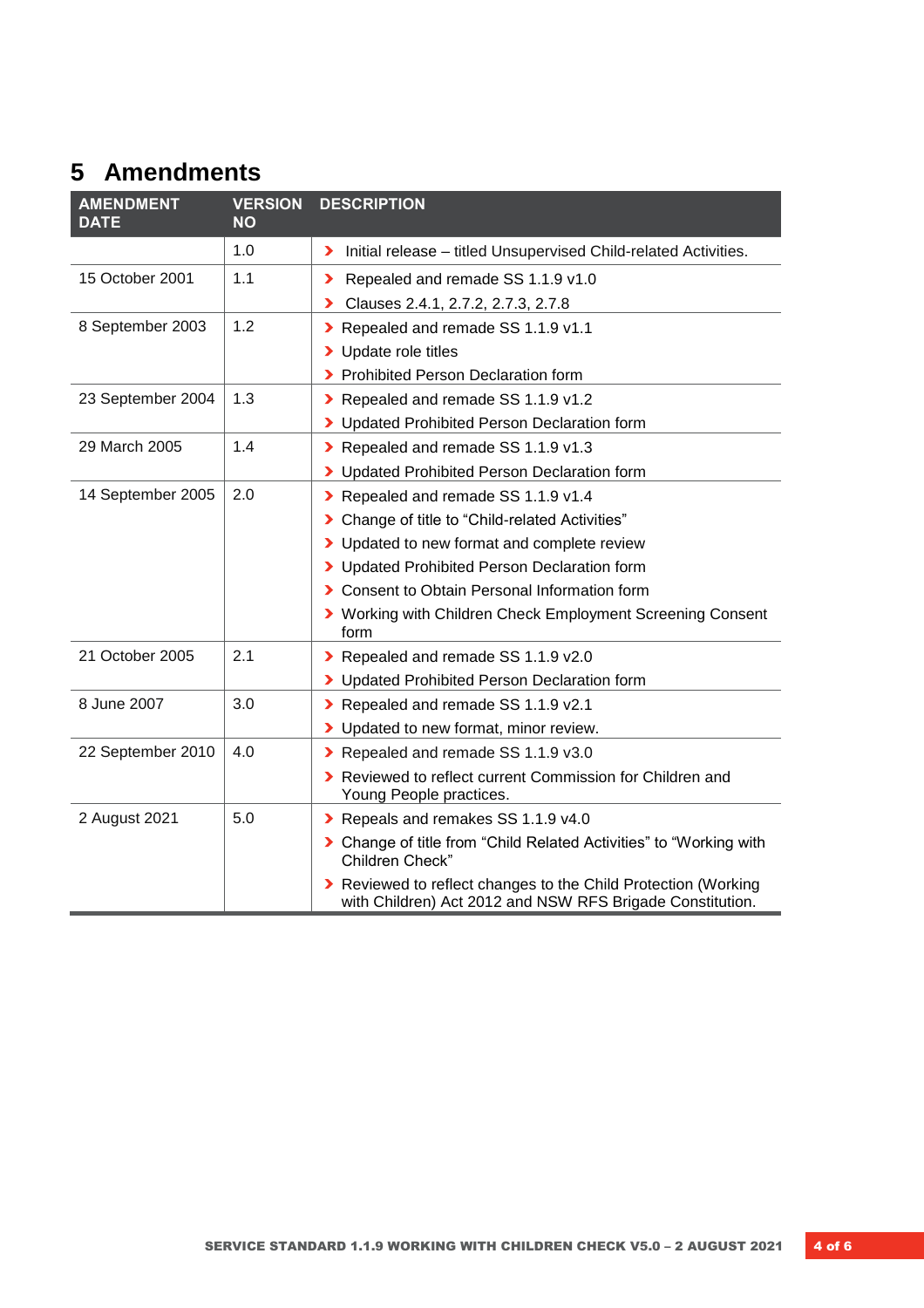## **SOP SS1.1.9-1 APPOINTMENT TO A CHILD RELATED ROLE**

## **1 Purpose**

1.1 This Standard Operating Procedure sets out the conditions and process for appointment to child related roles.

## **2 Procedures**

- 2.1 Children participate in NSW RFS activities in a variety of ways. Not all members who have contact with children are considered to be in a child related role for the purposes of the WWCC.
- 2.2 Only members who undertake the roles outlined in clause 3.1 of this Service Standard need a WWCC. The process for appointing members to those roles and obtaining WWCC numbers is described below.

### **Junior Member Coordinators in ordinary brigades**

- 2.3 As a minimum, any brigade who has one or more current Junior Members must appoint a Junior Member Coordinator to be responsible for their management and welfare. If no Junior Member Coordinator is appointed, the responsibility will automatically default to the Brigade Captain until a Junior Member Coordinator can be appointed.
- 2.4 Brigades may appoint more than one Junior Member Coordinator to assist in conducting activities and supervision of Junior Members as required.
- 2.5 Junior Member Coordinator is an Administrative Officer role and must be elected by members as outlined in Section 7 of the Brigade Constitution**.**
- 2.6 Junior Member Coordinators in ordinary brigades must provide a WWCC number before commencing in the role.

### **Adult members of Cadet Brigades**

- 2.7 Any adult who applies to be a member of a Cadet Brigade must provide a WWCC number before their membership application can be accepted.
- 2.8 Each Cadet Brigade must appoint one adult Cadet Coordinator and further members to ranks in accordance with their Constitution:

### **Secondary School Cadet Program (SSCP)**

- 2.9 Members who deliver face to face lessons and assist with the training of school students in the Secondary School Cadet Program are selected by the District SSCP Coordinator and approved by the District Manager (or their authorised delegate).
- 2.10 All volunteer members delivering the Secondary School Cadet Program on more than five calendar days per year are required to obtain a **Volunteer** WWCC number.
- 2.11 All salaried members delivering the Secondary School Cadet Program on more than five calendar days per year as part of their paid role are required to obtain an **Employee** WWCC number.
- 2.12 WWCC numbers must be recorded on the SSCP Program Notification Form and verified prior to the commencement of the program.

### **Other child related roles**

- 2.13 Supervisors, team managers, coaches or supervising parents responsible for members under 18 years of age who attend NSW RFS activities that involve overnight camps must be appointed by the District Manager (or their authorised delegate).
- 2.14 If the event or activity is outside the District, the appointment must also be approved by the event organiser.